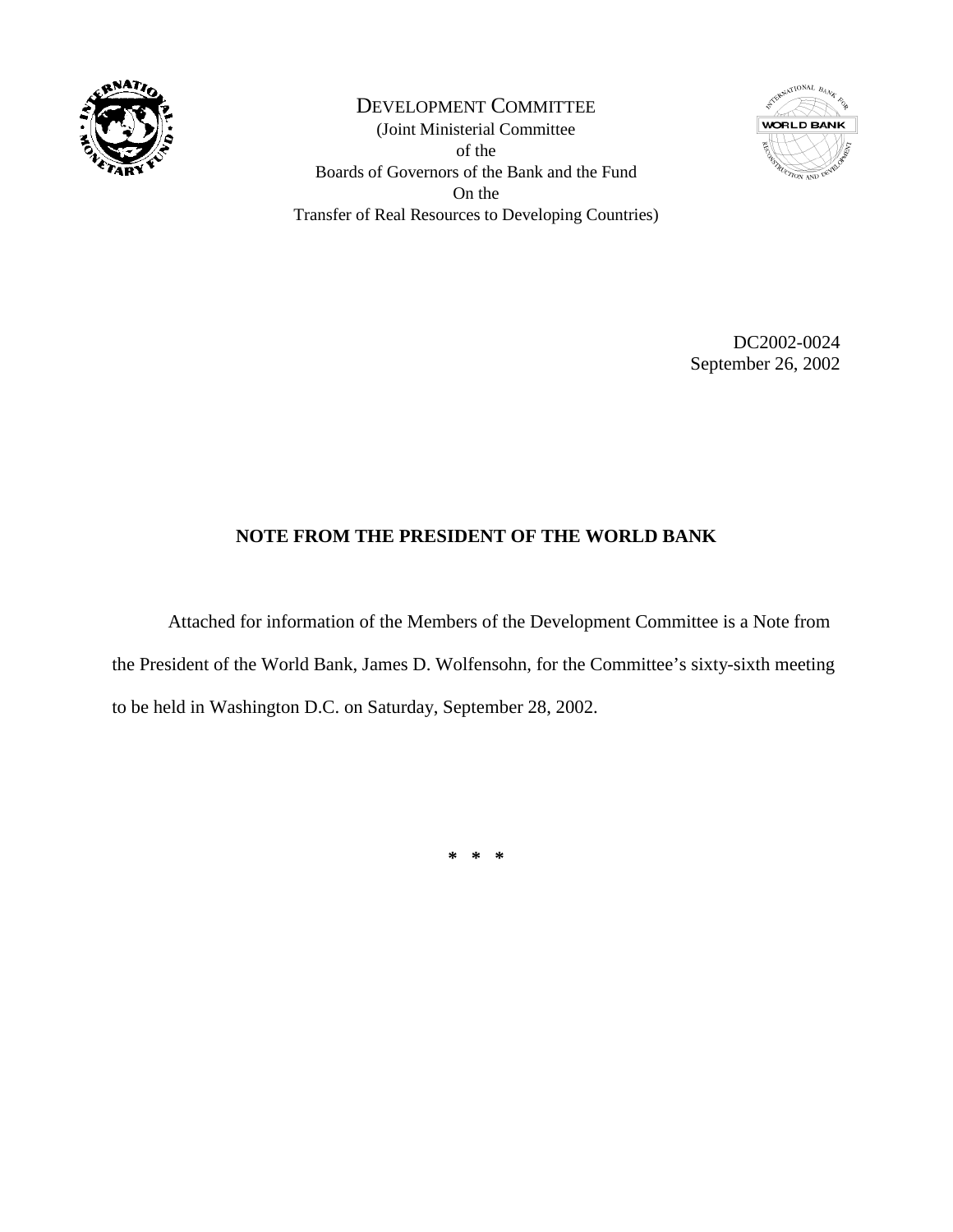# **PRESIDENT'S NOTE TO THE DEVELOPMENT COMMITTEE**

# **I. INTRODUCTION**

We are meeting just a year after the tragic events of September 11, 2001, at a time of continuing economic uncertainty but increasing international resolve. While the immediate prospects for global economic growth are not as good as they seemed following the recovery in the first quarter of this year, the medium to long term outlook can be brighter and the risks less threatening provided that all countries take the needed actions and implement policies that enable markets to function better. The International Financial Institutions (IFIs) have demonstrated again the important function they play in supporting developing countries cope with a more difficult external environment.

At our meeting in April, we discussed the outcome of the Monterrey conference and reached broad agreement on an approach to implementing the Monterrey consensus including the roles of the Bank and the Fund. We will have the opportunity at our meeting on September  $29<sup>th</sup>$  to review progress on that agenda. In brief, while much has been done, there are major challenges ahead – for donors and development agencies, as well as for developing countries. You have a set of papers discussing progress and challenges, so I will comment only briefly on this agenda and on progress in achieving debt sustainability for heavily indebted poor countries by implementing the HIPC initiative. I also report below on some of the ways in which we are seeking to work in closer partnership with others as we help take forward this agenda, including progress in implementing the Education For All Initiative, and on some of the specific changes we are implementing in the World Bank Group to strengthen our ability to meet these challenges.

## **II. IMPLEMENTING THE MONTERREY CONSENSUS**

We will be focusing our discussions on progress and challenges in implementing the agenda agreed at Monterrey and reaffirmed and added to in Johannesburg. Papers have been prepared for the Committee on three aspects of implementing Monterrey: an overview progress report; a report on how to strengthen the measurement, monitoring and achievement of results in development; and a report using three case studies to illustrate some of the challenges ahead in turning the aspirations from Monterrey into reality on the ground. We are moving forward on all the seven aspects I identified before the April meeting. I simply want to emphasize here four crucial issues I see as we move forward.

#### **Centrality of the CDF/PRSP Approach**

First, we must build on our agreement on the **centrality of the CDF/PRSP approach**. While there is always scope for improvement, I believe there is agreement that this approach is the practical and effective way to put the Monterrey partnership into effect at the country level.It was clear from our April discussion that there is also consensus on the elements of policies and institutions needed for successful poverty reduction: sound economic policies; an effective legal and judicial system; clear tax and regulatory frameworks implemented by a professional and non-corrupt bureaucracy; a strong and well-regulated financial system; creating the conditions for entrepreneurship, productivity and jobs;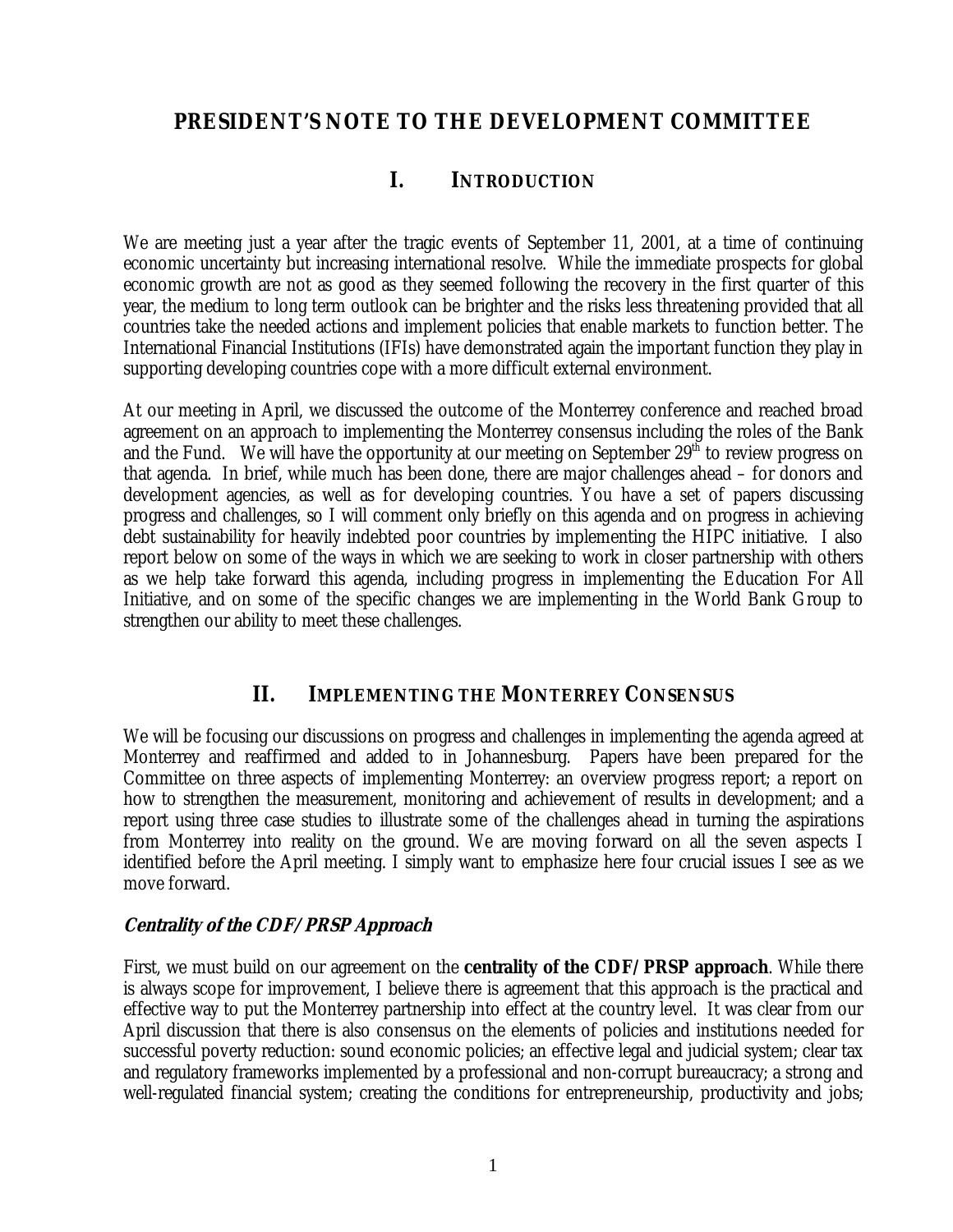and empowering and investing in poor people so that they can participate in their country's development.

## **Donor Coherence and Scaling Up**

Second, this approach will require a major effort and some important changes by donors and development agencies as well as by developing countries. We must remain committed to the goal of the doubling of aid needed to meet the MDGs, but we must also demonstrate the effectiveness of both existing and new aid resources with results on the ground. We have to ensure that there is better alignment of donor support behind country driven strategies with good performance and policies that produce results, better coordination and harmonization among donors , and better aid absorption, delivery and management capacity in the developing countries. The three case studies illustrate well the immense improvements in effectiveness to be had from donors working in better coordination with each other and with recipient countries. There will be an opportunity to follow up on our discussions on these issues and on enhancing our focus on results, and to review progress, at the Development Partnership Forum being organized by OECD/DAC in December. The issue of harmonizing donor practices and operational policies, discussed below, will be the subject of a High Level Forum in Rome on February 24-25 next year to be organized jointly with OECD DAC and Multilateral Development Bank partners . Through better aid allocation and alignment, through less fragmentation and improved harmonization, and through less tying of aid, I believe we can have an impact equivalent to a significant increase in annual aid flows.

## **Results Focus**

Third, central to achieving our shared goals are current efforts to **enhance the results orientation of development programs.** The paper prepared for the Committee draws heavily on the international Roundtable on Better Measuring, Monitoring, and Managing for Development Results that the Bank cosponsored in June with other MDBs, in cooperation with the OECD DAC. It brings together three stands of the development dialogue of recent years: country-led development and partnership, along the lines discussed above, results-based management, and development effectiveness, including the pioneering work done within the World Bank by the independent Operations Evaluation Department (celebrating its 30th anniversary this year) and the Quality Assurance Group launched in 1996 as part of the Bank's renewal. It builds on the simple but powerful idea that development results can be improved by enhanced management focus on them—a thesis amply demonstrated by the major strides we in the Bank have made in the past few years in improving our effectiveness through systematic attention to QAG's real-time quality assessments and OED's ex-post evaluations. Focusing on country outcomes on sustainable growth and poverty reduction as the bottom line measure of development effectiveness has important implications for developing countries and the support that donors provide them with respect to the knowledge, measurement systems, and capacity they need to manage for results. It also has implications for the architecture of accountability and evaluation systems, especially the need for joint evaluations of donor programs in supporting countries' poverty reduction strategies to complement assessments of individual agencies' performance, including as development partners.

### **Trade and Market Access**

Fourth, we must follow through on the global commitments made at Monterrey. In addition to following through on the commitments to increase resources for development assistance, as we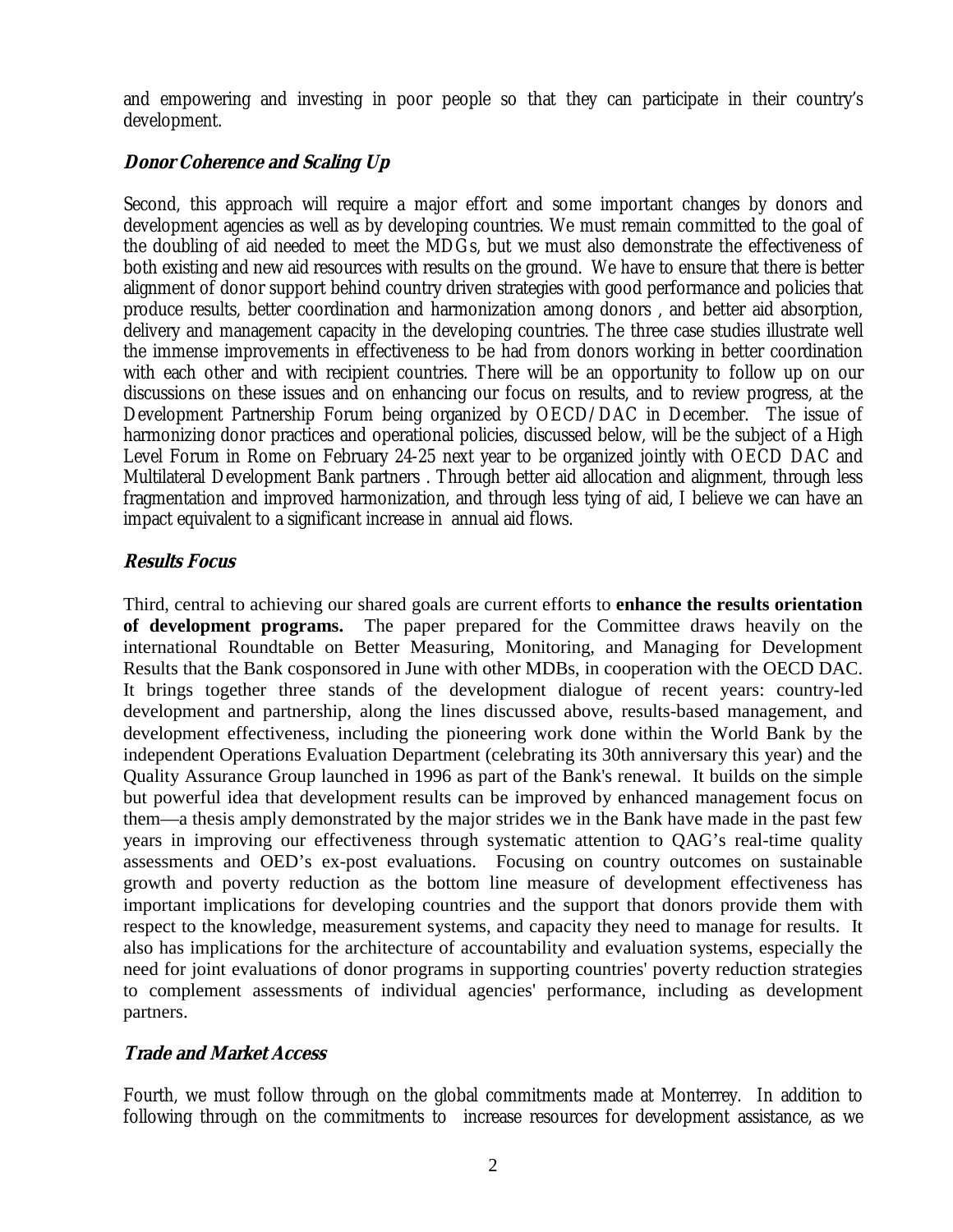agreed at our last meeting, **action on trade and market access** is critical if we are to achieve our development objectives. We need not wait for the WTO agreements to provide duty-free and quotafree access to the poorest. We need to help developing countries participate effectively in the **Doha Round.** Developing countries also need to do their part to address impediments to trade in their domestic environments, and we need a stepped up program of capacity building to help countries' in their efforts.

# **III. IMPLEMENTING THE HIPC INITIATIVE**

We have been making steady progress in implementing the HIPC initiative, albeit more slowly than many had hoped. Debt relief has been substantial and in most countries has been accompanied by increased spending on health and education. But the global downturn is threatening the outlook for debt sustainability in countries receiving debt relief. For the present, flexibility within the current framework – through the provision for topping up and the use of IDA grants – will be broadly adequate to meet this new challenge. But to make certain that full debt relief is delivered, the international community must ensure the HIPC Trust Fund is financed adequately and all donors and creditors participate in the programs agreed with individual HIPCs. Given the difficulties in raising sufficient finance for the current framework, I believe it will be all the more essential that any proposals to broaden or deepen the HIPC framework further be based on sound principles and accompanied with firm financing commitments from the donor and creditor community.

- **Progress in implementing the HIPC Initiative has been steady but slow**. Of the fortytwo countries under the enhanced HIPC Initiative, six have reached completion point and received irrevocable debt reduction. Twenty are between decision and completion points and are receiving interim debt service relief but are taking longer than anticipated to reach their completion points due to delays in preparing PRSPs and implementing reform programs. And a dozen countries have yet to reach decision point. They pose the most difficult challenge of all, as most are affected by conflict and many have substantial arrears.
- **HIPC relief alone will cut total debt stock in NPV terms by 40 percent.** When traditional relief is included, this results in a debt stock reduction of nearly *two-thirds.* The debt-GDP ratio will be lowered from 56 to 29 percent, six percentage points below the developing country average in 2000. In 2001-2005, the decline in debt service for the 26 countries (compared to pre-HIPC) will average about US\$1.3 billion annually, lowering the debt service-to-exports ratio from 15 percent in 1999 to 9 percent in 2005, well under half the developing country average*.* This relief in part will permit an increase in social expenditures from 6 percent of GDP in 1999 to about 9 percent in 2002, almost four times the expenditure on debt service.
- **The HIPC Initiative has the flexibility to respond to the recent deterioration in the debt situation of HIPCs.** The global economic downturn and falling commodity prices contributed to deterioration in the outlook for many HIPCs. The Initiative can respond flexibly by providing additional debt relief (topping up) at the completion point. With grants and other highly concessional financing, this can strengthen the foundation for sustainable debt levels in the future.
- **However, financing for the Initiative remains short of needs, including the potential costs of "topping-up"**. IDA's large unfunded HIPC liabilities must remain a major topic for forward thinking. In the immediate future, the HIPC Trust Fund will need very soon an estimated \$750-\$800 million to meet the costs, including "topping up", of regional multilateral creditors for 34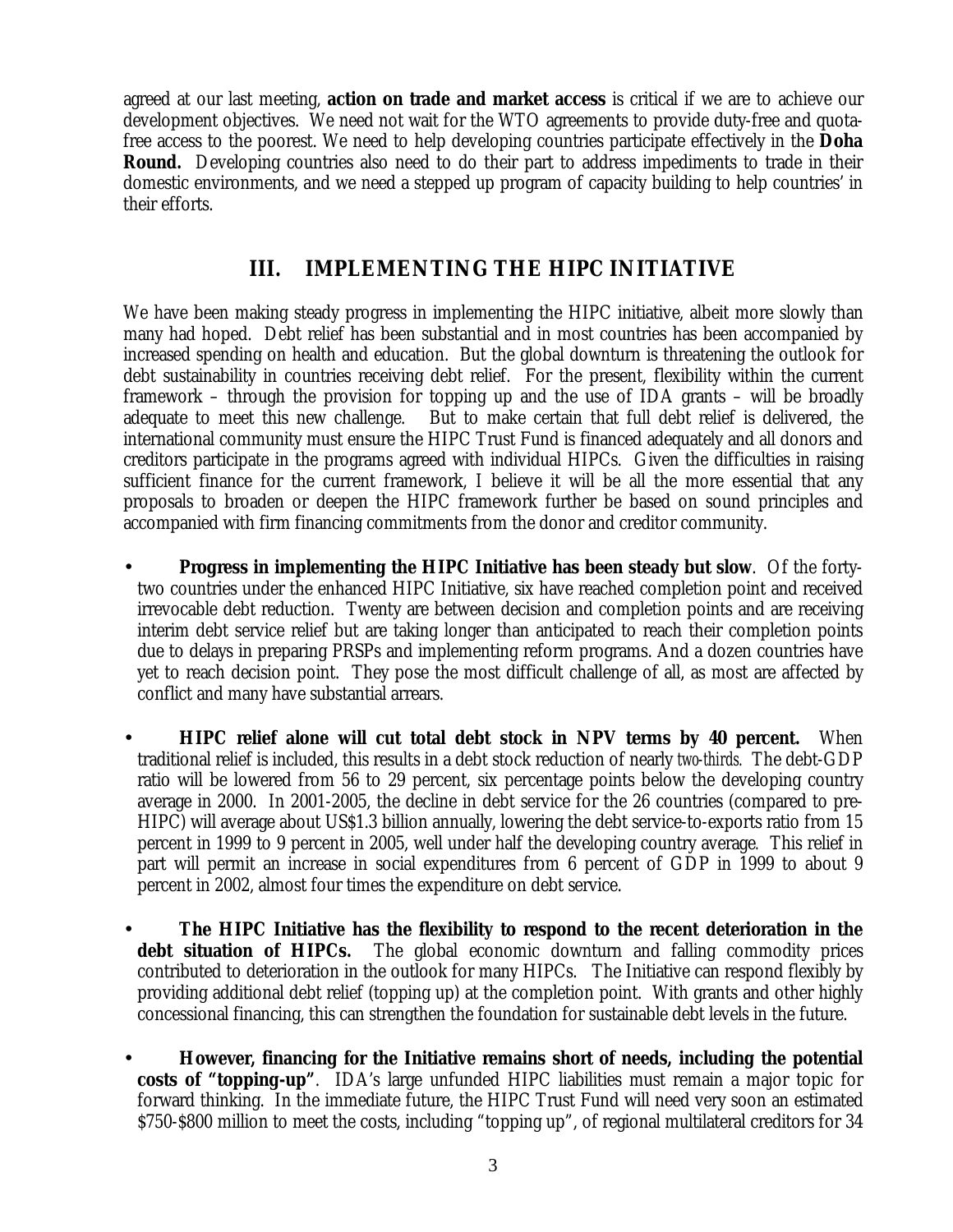HIPCs that have either already reached their decision point or are expected to qualify for HIPC debt relief in the future. Recent indications of donor support of up to US\$1 billion therefore need to be converted as soon as possible into firm commitments. A note will be prepared for the Executive Board later this year comparing the current estimates of topping up (after accounting for additional bilateral debt forgiveness) with estimates before such additional bilateral debt forgiveness is taken into account.

- **It is critical that full debt relief is not just promised, but delivered by all creditors.**  Overall, creditor participation in the initiative has been strong. But there are some creditors who have chosen not to participate. And some predatory creditors are litigating against HIPCs to force repayment through the courts. All creditors will have to participate fully if debt stocks of HIPCs are to be reduced to sustainable levels. The Bank and Fund are stepping up their efforts to encourage all creditors to participate within the HIPC framework
- **Suggested modifications to the Initiative providing extra relief would require additional donor financing.** Some shareholders and observers believe that the level of relief provided under the HIPC framework should be enhanced and have proposed modifications to extend the existing framework. It is important to note that such proposals tend to imply significantly higher costs, and it may not be realistic to assume that these would be met at a time when the existing framework is not financed adequately.
- **Debt sustainability can be assured only if sound economic policies, improved governance and institutions, and prudent debt management accompany debt relief**. PRSPs are providing a strong anchor to this process but they must be based on realistic and prudent projections, and supported by the international community through adequate financing on highly concessional terms. In particular, more grants will help ensure that external financing is consistent with the repayment capacity in these poor countries. The recent inclusion of grants in the IDA-13 replenishment will help.

# **IV ENHANCED GLOBAL PARTNERSHIPS**

In all our work, we are seeking in the Bank to work more and more closely in partnership with others, using the CDF/PRSP approach as a focus for such cooperation at the country level, and working through mechanisms for cooperation on global issues as needed. I have already noted how we are working in increasingly close partnership with other institutions and donors in strengthening the focus on development results. Such partnership is at the center of the Monterrey approach. We are taking the same approach in all our country and sectoral work, for example in the financial sector and in education. Analyses, including those from the case studies prepared for this meeting, demonstrate the immense potential gains from more effective cooperation among donors, development agencies and countries, with better alignment of donor support behind the priorities set out in sound country programs. I am determined that the Bank set an example as a good partner, working with others in a businesslike way and in every case open to whatever division of labor makes sense and matches comparative advantage, both in our support for country programs and in our involvement in promoting global public goods.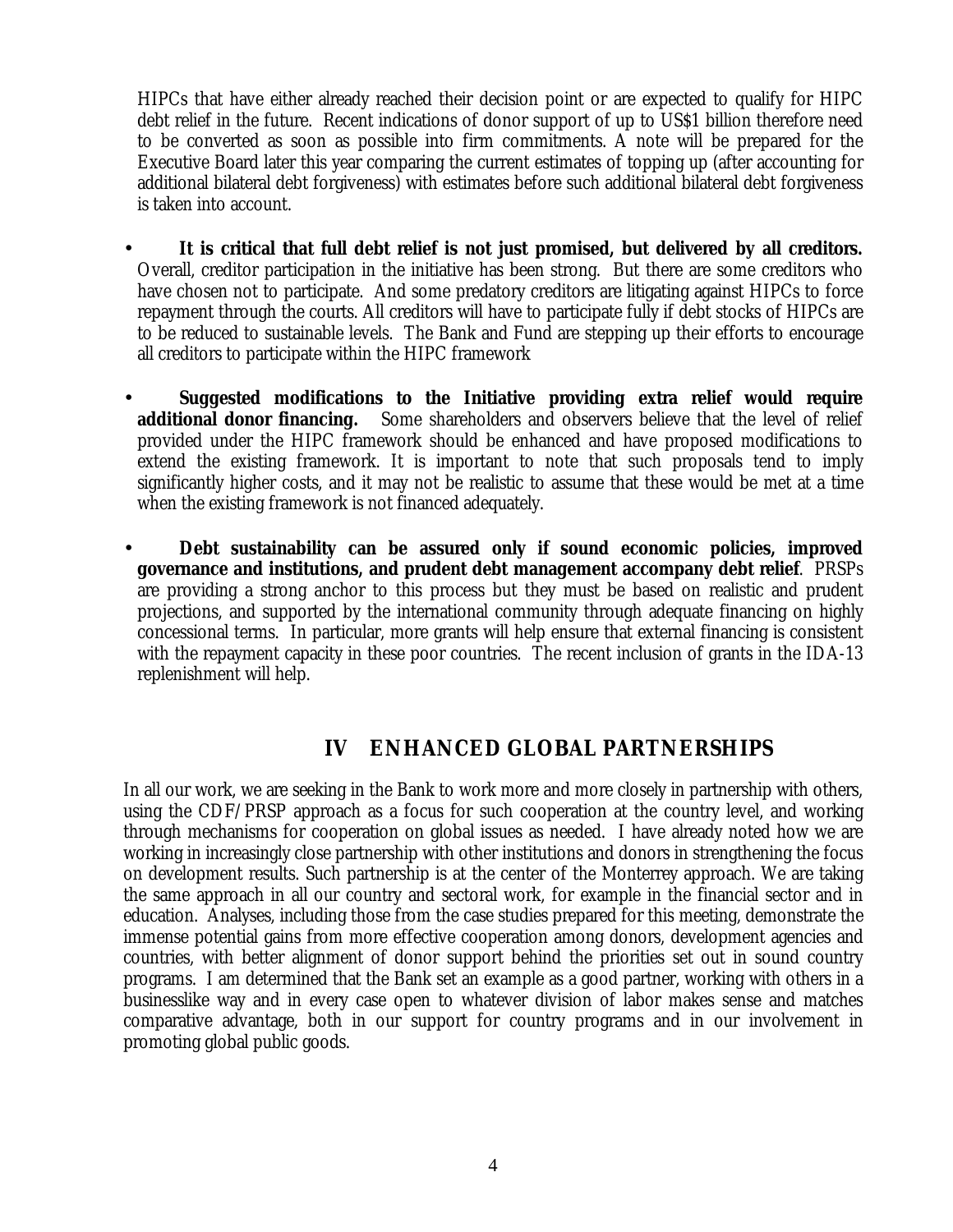### **Harmonization of Operational Policies, Procedures and Practices**

Encouraged by the Development Committee, we have been participating in an intensive international effort to reduce the burden on developing countries from multiple and divergent donor operational policies and practices. The Committee has a separate Information Note reporting progress on the subject. The work has involved a practical and fruitful partnership with the OECD-DAC, the other MDBs, and developing countries. The Monterrey consensus, with its emphasis on aid effectiveness, has added further impetus to this work. Since April 2002, the technical groups have continued developing good practice standards or principles in the priority areas of the international harmonization agenda: (i) financial management; (ii) procurement; (iii) environmental assessments; (iv) pre-implementation stages of the project cycle; (v) non-financial country analytic work; and (vi) monitoring and reporting. Consolidating and scaling up progress will be the subject of a High Level Forum early next year. The Forum will provide a unique opportunity to build on the large body of work on good practice principles and standards for harmonization that has been undertaken under an action plan endorsed by the Development Committee at its meeting in April 2001. Emerging consensus from this work is already being tested out in a number of pilot countries as part of the preparation for the implementation phase of work to be launched at the Forum. Indeed, the Forum will challenge us--donors and recipients alike--as partners in development to firmly shift the content and direction of the harmonization agenda from a dialogue on aid cooperation to concrete implementation at the country level.

## **The Development Gateway - A Tool for Improved Coordination of Aid**

The Development Gateway portal is one of four programs of the Development Gateway Foundation, an independent organization recently established with the assistance of the World Bank. The Gateway is aimed at building a platform for information and knowledge sharing amongst the development community. It offers information on key development topics and development projects (AiDA), contains an online tender market place (dgMarket) and supports a growing network of country gateways. In particular, AiDA can provide an information platform and communication tool for strengthening coordination and management of donor projects and programs. In collaboration with DAC/OECD, AiDA has already built up a database of more than 400,000 development activities-historical and current projects categorized by country, sector and funding organization.

### **Progress on the Education For All (EFA) Fast Track Initiative (FTI)**

I am pleased to report that following the approval by the Development Committee of the EFA Fast Track Initiative (FTI) in the Spring implementation is now well underway. With the FTI we have began to operationalize the strategy that was endorsed by the Development Committee. The take off point for the FTI is that even for countries currently lagging furthest behind, accelerated progress and achievement of EFA is possible *if* the right policies are put in place at the country level and *if* donor support is linked to results in a predictable and coordinated manner.

The  $18<sup>1</sup>$  countries that have been invited to participate in the FTI have a sound sectoral program as well as a PRSP that would provide a basis for reforms and scaling up. These countries, however, are home to only 17 million out-of-school children. Another 50 million out-of-school children live in

 <sup>1</sup> Bolivia, Burkina Faso, Honduras, Mauritania, Mozambique, Nicaragua, Níger, Tanzania, Uganda, Zambia, Albania, Gambia, Ghana, Guyana, Vietnam, Guinea, Ethiopia, Yemen.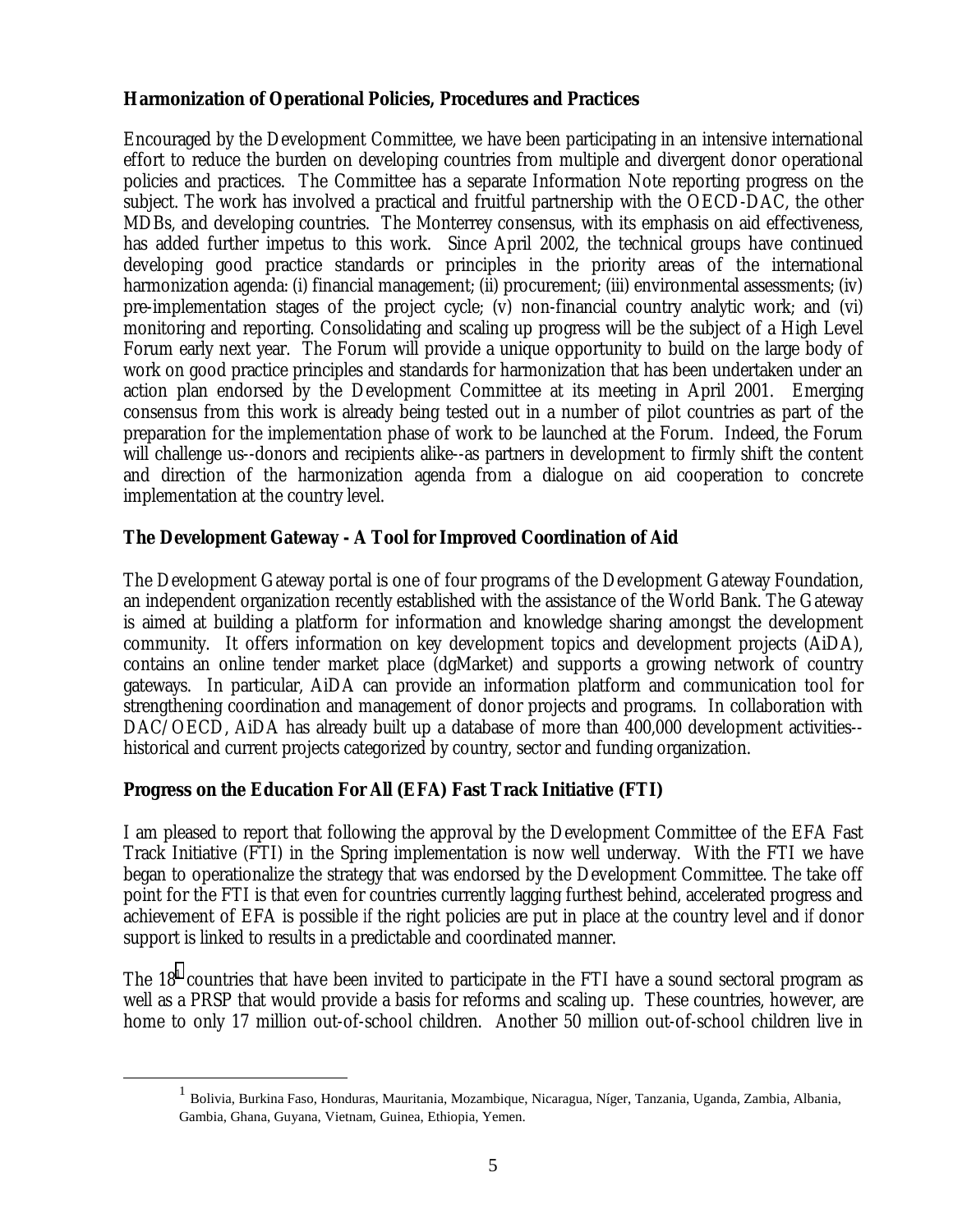five<sup>2</sup> of the high population countries none of which has the basic framework for scaling up. These five countries, were therefore, selected to constitute a parallel track that would provide analytical and capacity building support to help them build a firmer foundation on which to base progress.

FTI has generated broad based international support as a strategy to scale up progress on MDGs. The differences that are emerging are on the pace at which the pilot should be scaled up and the size of the pilot, with some donors feeling that a pilot of twenty-three countries is too large.

 The attached annex gives a detailed progress report on the first five months' experience in implementing the initiative.

We have now reached a critical stage in the FTI, a stage with implications for the prospects of achieving the MDGs. Client countries have responded positively and purposively to the initiatives. Country commitment will be hard to sustain unless additional effort and well-defined needs for external support are quickly financed. So far donors have not come forward with the necessary longterm funding needed and have yet to develop the level of flexibility in funding that is required to truly accelerate EFA. Many are cautious about providing recurrent financing which is a critical bottleneck to scaling up, others are unable to provide budget support, and most need to modify practices for better harmonization. We are reaching a point where several countries will have fulfilled their side of the development compact anticipating additional financing. The challenge now for donors is to find solutions for coordinating their efforts to maximize the EFA efforts and move forward on their side of the compact.

### **Bank-Fund Collaboration**

We remain committed to strengthening and deepening the very special relationship between the two Bretton Woods institutions. In August 2001, the Boards of Bank and Fund discussed and endorsed a new strengthened approach for Bank-Fund cooperation set out in the joint paper *Strengthening IMF-World Bank Collaboration on Country Programs and Conditionality.* Together with our IMF colleagues, we have now begun implementing this approach, which will facilitate more coherent and effective support to countries by both institutions. Both boards have reviewed progress made. In April of this year, Fund and Bank management issued joint staff guidelines to operationalize the strengthened collaboration framework in a systematic way. Under the new, enhanced framework, Bank and Fund staff engage upstream at the regional/country team level to develop a shared perspective on the country-led reform program, on reform priorities, and on the division of responsibilities–with a "lead agency" designated for each policy area. The enhanced collaboration also includes transparent reporting in the Board documents of both institutions on reform priorities, program conditionality, and progress in implementation of the agreed programs. We have begun rolling out the enhanced framework for Board communications with the first country programs documents coming to the Boards.

### **MDB Collaboration**

We have also been maintaining our program of closer collaboration between the multilateral development banks as described in my note for the Committee's April meeting. In addition to the joint work noted above on the results and harmonization agendas, we are beginning to make progress in coordinating and synchronizing production of country assistance strategies/business plans; we will

 $\frac{1}{2}$ <sup>2</sup> India, Pakistan, Bangladesh, Democratic Republic of Congo and Nigeria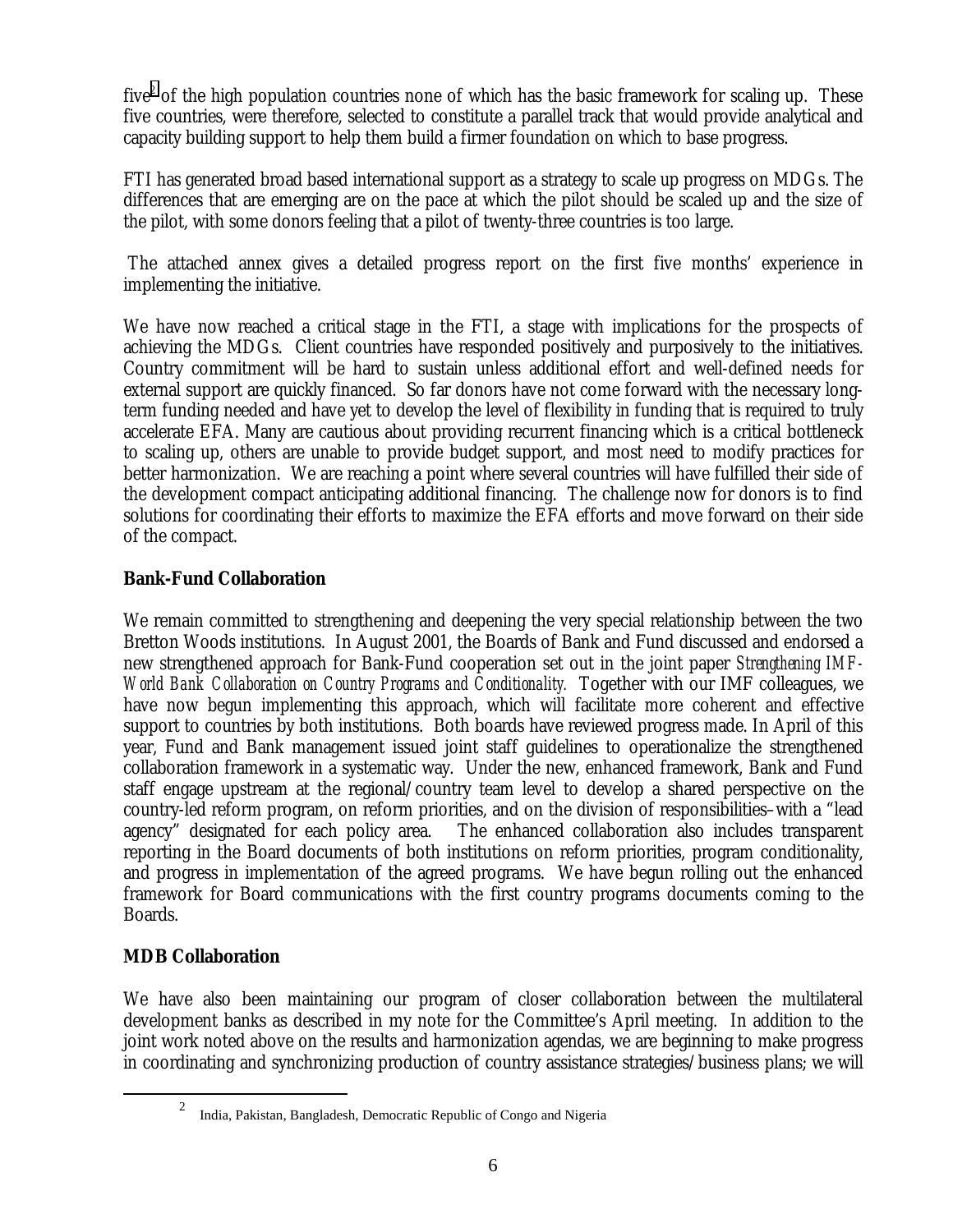be reviewing and revising MOUs drawn up on cooperation between the Bank and the regional banks; we worked together for the third year running in producing this summer's Global Poverty Report, indicative of a growing trend towards joint analytic work; and I will be continuing with the schedule of more frequent meetings and video conferences with other MDB Presidents over the months ahead.

#### **Financial sector work and standards and codes**

The framework of crisis prevention has been significantly strengthened by the focus on standards and codes. Cooperation between the Bank and the Fund in Financial Sector Assessment Programs (FSAP) and Reports on Observance of Standards and Codes (ROSCs) over the last years has been close and constructive. Based on these programs countries are in a better position to identify vulnerabilities and to take action to strengthen their financial sector and corporate governance, based on sound accounting and auditing systems, and insolvency regimes. As of end-August 2002, close to 300 modules have been completed, covering 83 industrial and developing countries. About half of these modules have been prepared in the context of the FSAP. The most pressing challenge continues to be to help countries to tackle the weaknesses identified by mobilizing the technical and financial resources to strengthen capacities. To respond to this demand and to put in place a systematic mechanism for follow-up, the Bank has been working together with the IMF, Canada, Switzerland, the United Kingdom, the Netherlands and other donors to establish a Financial Sector Reform and Strengthening Initiative (FIRST). I would like to thank donors, which have pledged some US\$ 51 million over the initial four-year term and invite others to join. FIRST will provide grants for technical assistance and capacity building to low and middle income countries aimed at addressing financial system weaknesses and enhancing developing opportunities in these countries.

Combating money laundering and the financing of terrorism is a global concern and an important priority for the World Bank. These criminal activities undermine the integrity and functioning of financial systems, posing risks to good governance, financial stability and development for our client countries. Together with the IMF, we have stepped up collaboration with the Financial Action Task Force on assessments of countries' compliance with the FATF 40+8 Recommendations. These recommendations will be added to the list of standards and codes for which the Bank and Fund would prepare ROSCs in a framework of close collaboration with the FATF, conditional on certain actions by the FATF at its October 2002 plenary. We have an ambitious schedule of AML/CFT assessments as part of FSAPs in the year ahead. The Bank is expanding the provision of technical assistance and training to our client countries to help strengthen their regimes to fight money laundering and the financing of terrorism. We are incorporating AML/CFT issues into Country Assistance Strategies and technical assistance programs where relevant, with particular focus on countries where weaknesses in the integrity of the AML/CFT regime poses a significant governance and development risk.

## **V. STRENGTHENING THE WORLD BANK GROUP'S CONTRIBUTION**

As background to our discussions of these global challenges, I want to report on steps we are taking to strengthen the World Bank Group's contribution toward meeting them. The strategic framework that we put in place almost two years ago has proved to be both robust and responsive and has allowed us to pursue our objectives while adapting to a changing environment and evolving client needs. Our day to day emphasis will continue to be on implementation of that framework, with special attention during the coming months on the following key areas: monitoring and managing for development results; strengthening management and oversight of global programs and partnerships;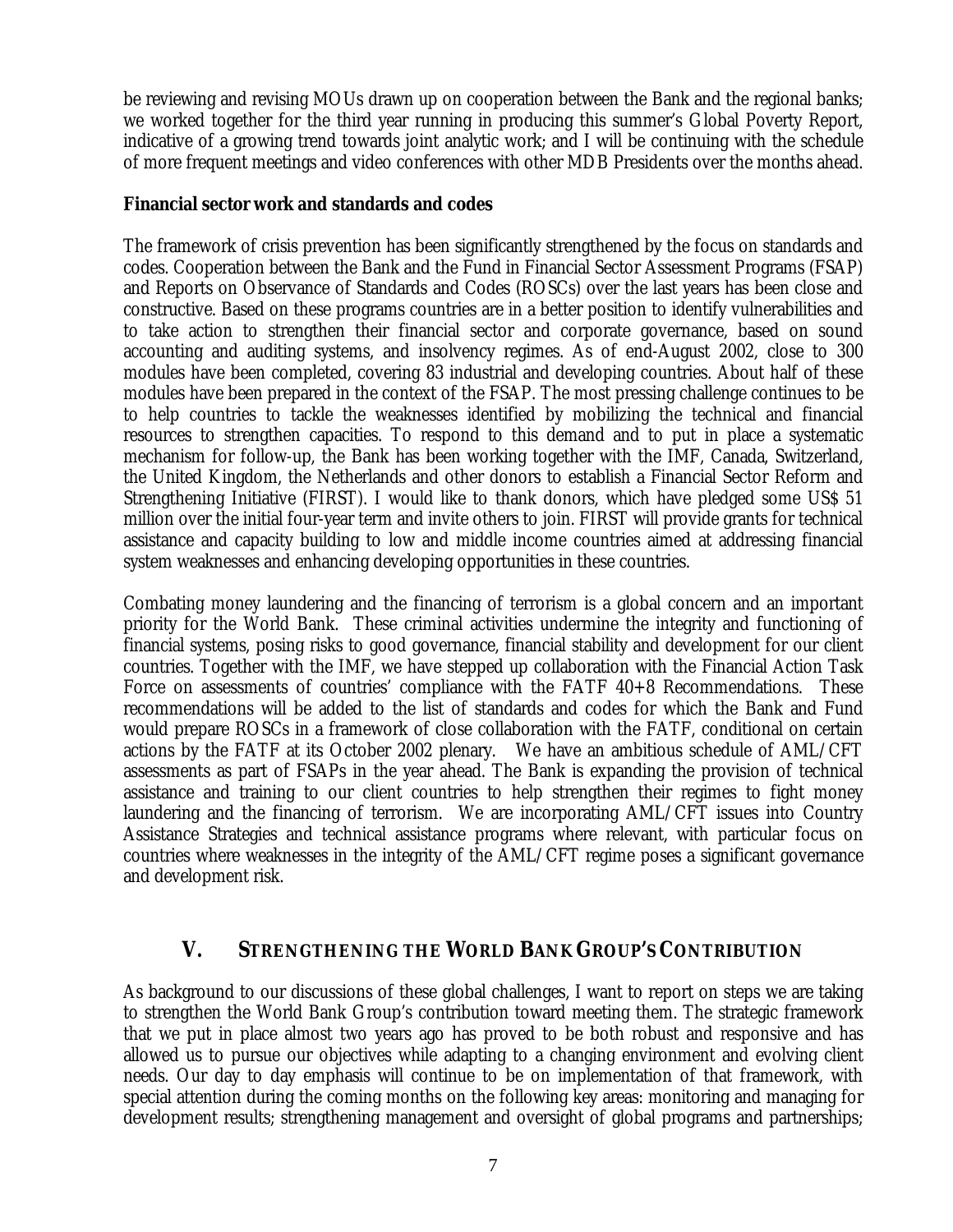enhancing and exploiting the potential offered by the Development Gateway; assisting client countries to improve their trade and investment climate; and - more broadly - continuing to work towards achieving the Millennium Development Goals, strengthened by our discussions and commitments at Monterrey and Johannesburg.

In the year ahead, we will press on with implementation including translating strategic directions into monitorable actions that will enable us to deliver on our commitments. We will have an opportunity to review our progress on key actions at the 2003 Spring meetings. Let me now review our specific plans in a few broad areas.

#### **Support for low-income countries**

I strongly welcome the landmark agreement reached by donors this summer on **IDA's thirteenth replenishment**. Under IDA13, roughly \$23 billion, representing an increase of 18 percent over IDA12, will be channeled to the world's poorest countries over the coming three years. This will underpin and help us scale up our efforts in the Bank to support these countries over the years ahead. And in addition to the increased volume, IDA13 includes two valuable improvements in the quality of IDA assistance.

- Grants: By expanding the use of grants for countries and programs, IDA will increase the overall concessionality of it's financing. Grants are expected to comprise about 18-21% of IDA13 resources, and will be focused predominantly in the poorest as well as giving special support to post-conflict and debt vulnerable countries.
- Focus on Results: IDA13 will establish results based performance measurement to help ensure that we use IDA resources to make the greatest possible impact on poverty reduction.

We are working with member countries and the IMF **to implement the PRSP approach** that is based on CDF principles in all low-income countries that are ready to do so. This is key to putting Monterrey principles into practice at the country level. The joint IMF-World Bank progress report for the Development Committee reaffirms many of the strengths and challenges identified in the March 2002 Review of the PRSP. As the focus shifts from preparing PRSPs to implementing the strategies they set out a number of challenges are emerging, many of them identified at the last meeting of the Development Committee when Ministers looked forward to "continued progress in extending the participatory processes for the elaboration and monitoring of PRSPs, implementing pro-poor growth policies, enhancing collaboration to strengthen public expenditure management and to improve poverty and social impact analysis; and, amongst multilateral and bilateral development agencies, in better aligning their programs with country strategies". Other areas requiring increased attention include better prioritization of spending, more focus on intermediate indicators, and more parliamentary involvement. The annual country budget process is key to converting the strategies in PRSPs into practical results and we will therefore be working closely with others to provide coherent support for stronger country public expenditure management processes.

Too many low-income countries have not yet put in place the policies that are needed for aid to be effectively used, challenging the Bank and the rest of the development community to find approaches that work in such environments. Unable to benefit from aid, the misery of their people deepens, sometimes with regional and even global repercussions. I therefore welcome the Board's support for the recommendations of the **World Bank Group Task Force on Low-Income Countries Under Stress.** Management will push forward in the directions suggested by the Task Force: (i) extensive and more frequent economic and sector work to support policy change and capacity building, both within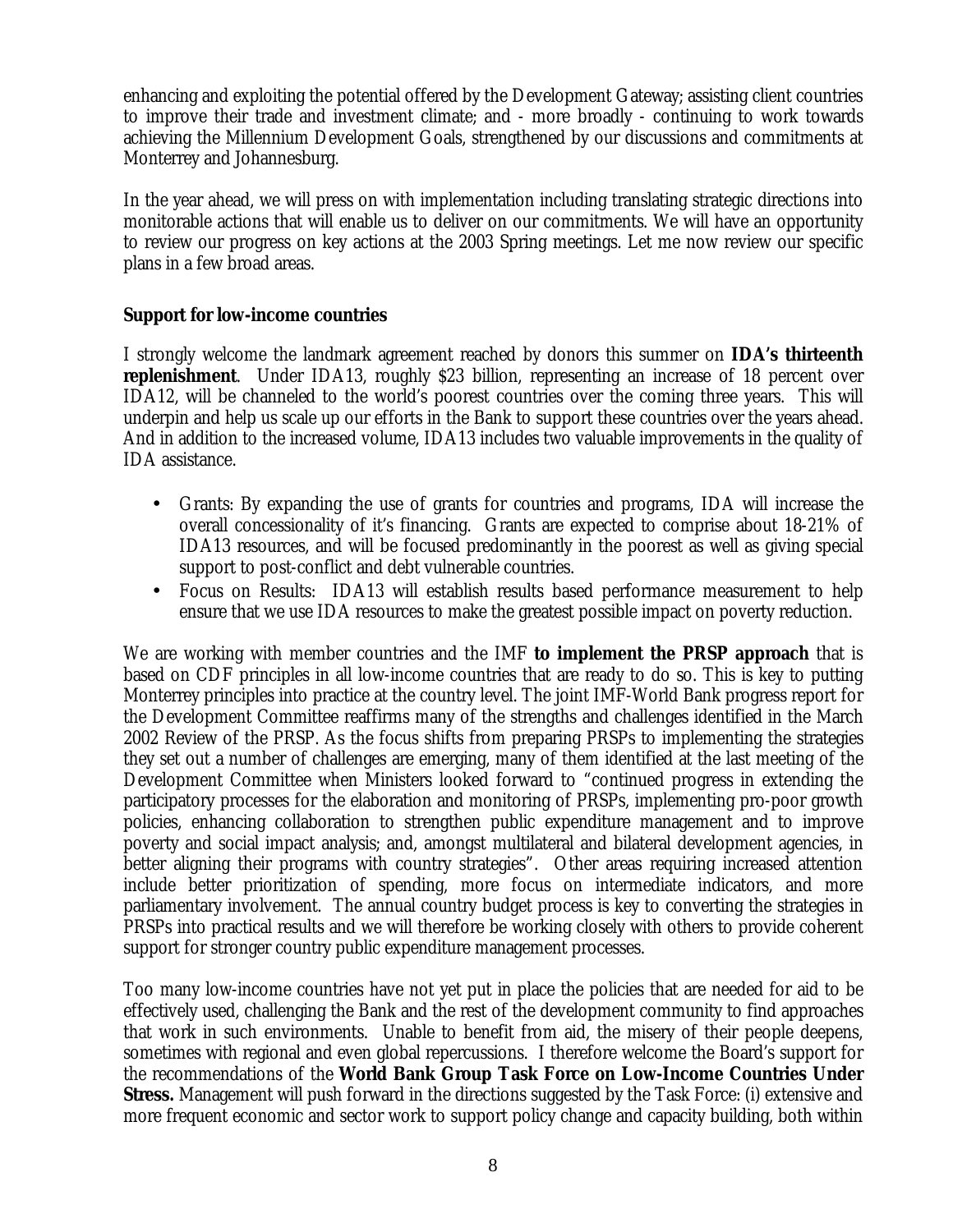and outside the government; (ii) more regular updating of country assistance strategies, and Senior Management and Board reviews; (iii) strengthening the incentives to managers and staff for work on high-risk, low-reward programs; and (iv) working more closely with partners that have comparative advantage in these precarious environments. For example, we have agreed a collaborative framework for piloting joint work with UNDP in four countries. And, we are preparing a workshop with OECD/DAC, UNDP, EU, donors and civil society, in October, to discuss approaches to poorperforming countries. These activities are intended to create a network of policymakers concerned with improving development prospects in countries with exceptionally weak policies, institutions, and governance.

Recognizing the concentration of the world's poorest countries and persistence of poverty in Africa, the Bank has also been providing **support to the New Partnership for Africa's Development (NEPAD)** which aims to promote growth and sustainable development, eradicate poverty, and halt the marginalization of Africa in the globalization process. The Partnership recognizes that peace, democracy and good governance are preconditions for investment, growth and poverty reduction, and that Africa must eliminate the obstacles to sustained growth in order to achieve the MDGs.

#### **Support for middle-income countries**

At the April 2001 meeting of the Development Committee, Ministers agreed with the conclusion of the **Task Force on the World Bank Group and the Middle-Income Countries** that the Bank Group should stay systematically engaged with all IBRD-eligible countries, and should enhance its analytical and financial assistance to meet the needs of this diverse group of countries. Key country challenges for achieving higher growth and poverty reduction include the strengthening of social, structural, and sectoral policies, the improvement of countries' investment climates, the development of complex infrastructure, and the attainment of broad and stable access to capital markets. In all of these areas, the Bank Group is able to provide a combination of analytical and financial assistance that is of unique value to clients, and that leverages finance from elsewhere. The Bank is also responding to increasingly strong demand from middle-income countries for the knowledge that will enable them to build the policies and implementation capacity that help ensure that finance is well used. For example, MENA and ECA have regional knowledge strategies, including work with WBI on knowledge economy issues. The Development Gateway and GDLN provide strategic delivery systems for knowledge sharing among middle-income countries. Regions are also working to ensure that knowledge instruments and services are packaged together with lending.

We are strengthening the Bank Group's engagement in middle-income countries on several fronts: (i) preparing and updating country assistance strategies in more countries that are temporarily not borrowing from IBRD; (ii) underpinning CASs with integrative diagnostic analyses (including a Fiduciary Assessment of country systems for public expenditures, procurement, and financial management, and a Development Policy Review to assess country priorities on the basis of a crosscutting review of the social, structural, and sectoral agenda); (iii) continuing to explore and consider new lending products that match the needs of middle-income countries—such as the recently introduced Deferred Drawdown Option for use with IBRD adjustment loans; and (iv) enhanced collaboration and division of labor with the IMF, other multilateral development banks, and other development partners.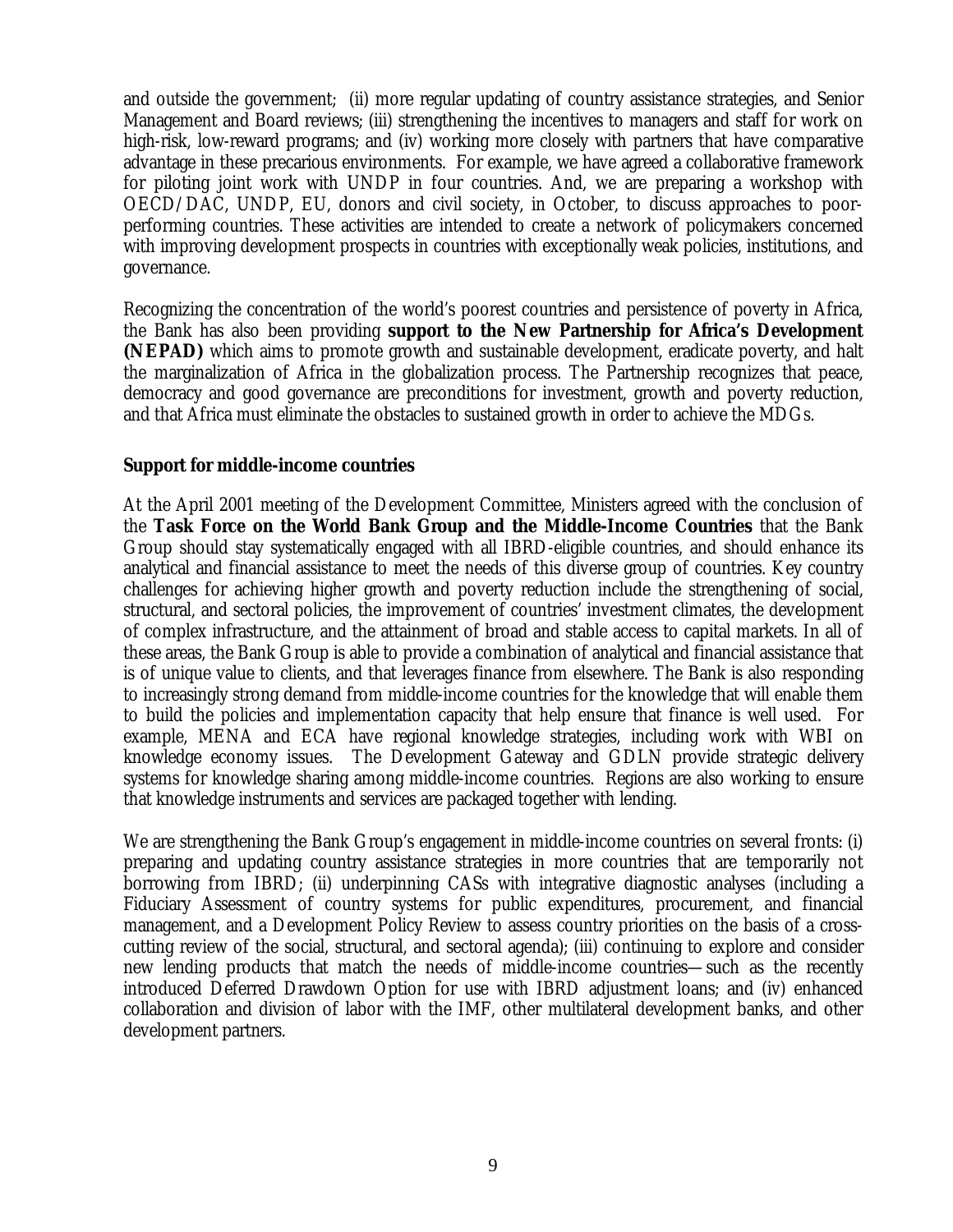#### **Private Sector Development and the Roles of IFC and MIGA**

The economic growth and opportunities flowing from private sector initiative and investment are crucial for progress in poverty reduction This, and the role of the private sector in achieving environmental objectives were major themes of the Johannesburg Summit. The Bank Group is committed to helping our members' efforts in this area. In this context, the roles of the IFC and MIGA have become more important in recent years, yet the two institutions face increasing challenges, as private sector flows to developing countries declined sharply, and as strategic investors have withdrawn from many of these markets. The IFC's role has become particularly important in helping members deal with the volatile environment for private flows, and with the increasingly important issues of ensuring that economic growth contributes to positive environmental outcomes, and that its benefits reach out more broadly. IFC is also giving special emphasis, in collaboration with the World Bank, to SMEs given their dominant role in employment creation in the developing world. Last financial year IFC approved nearly \$500 million in SME investments. It is also directly supporting and catalyzing a broad based effort to help improve business environments, strengthen capacity of both financial and non-financial domestic intermediaries, and build capacity in SMEs through training and technical assistance.

MIGA's General Capital Increase Subscription period was extended until March 2003. The successful completion of the GCI will further increase the Agency's ability to play a proactive and countercyclical role at a difficult time for global foreign direct investment flows. I urge all members who have not completed their subscriptions to do so. This is particularly important in order to achieve the voting parity, stipulated in MIGA's Convention, between Category One and Category Two countries.

#### **Institutional Governance**

We have given much attention in recent years to improving the governance and accountability of the Bank and have implemented reforms ranging from support towards improved effectiveness of the Development Committee itself to wide improvements in transparency and disclosure including in the budget process. I am also aware of the widespread desire to strengthen the voice of developing countries, which have so large a stake in our success or failure. In the IDA-13 process, selected developing countries were asked to participate in key discussions for the first time. To ensure better and broader participation in the preparations and discussions on the Development Committee deliberations for this Fall, including on the Monterrey agenda, a roundtable was held on September 11. In addition to representatives of Development Committee members, representatives of key agencies including the UN, the DAC/OECD, the EU and the Commonwealth Secretariat participated. I understand that those attending that meeting suggested that developing country voice at the Bank and Fund is an issue the Committee might address at a future meeting. While it is a matter for our shareholders, I hope members of the Fund and Bank will agree that it would be useful to examine options for strengthening developing country representation to better reflect the stake they have in the our institutions.

## **VI. CONCLUSION.**

In the past year, Doha, Monterrey and Johannesburg have all contributed to solidifying a global consensus on partnership for development that holds a great promise. Our task now is to convert these broad commitments into concrete and monitorable actions. With our strategy established, our focus will continue to be on implementation and scaling up of our efforts. In particular, we will work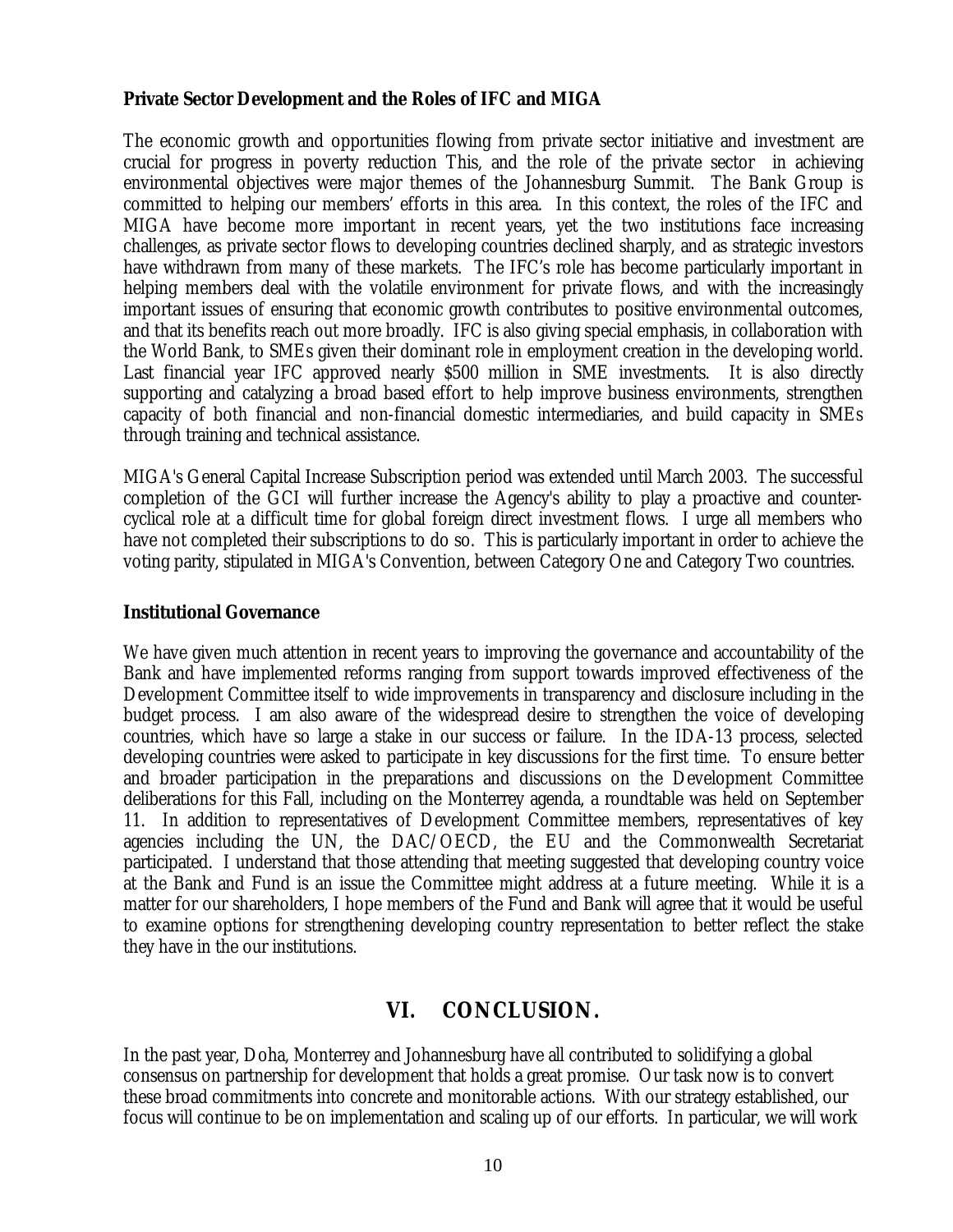with our partners to find better and more effective ways to help clients build their policies and institutions.

In the Bank, our focus would be to work with all our partners as we implement these agreements and scale up our efforts to meet the challenge set by the Millennium Development Goals. We must act on our promises now with a sense of urgency and with a sense that this is our responsibility and our destiny. The time for action is now. The opportunity is here.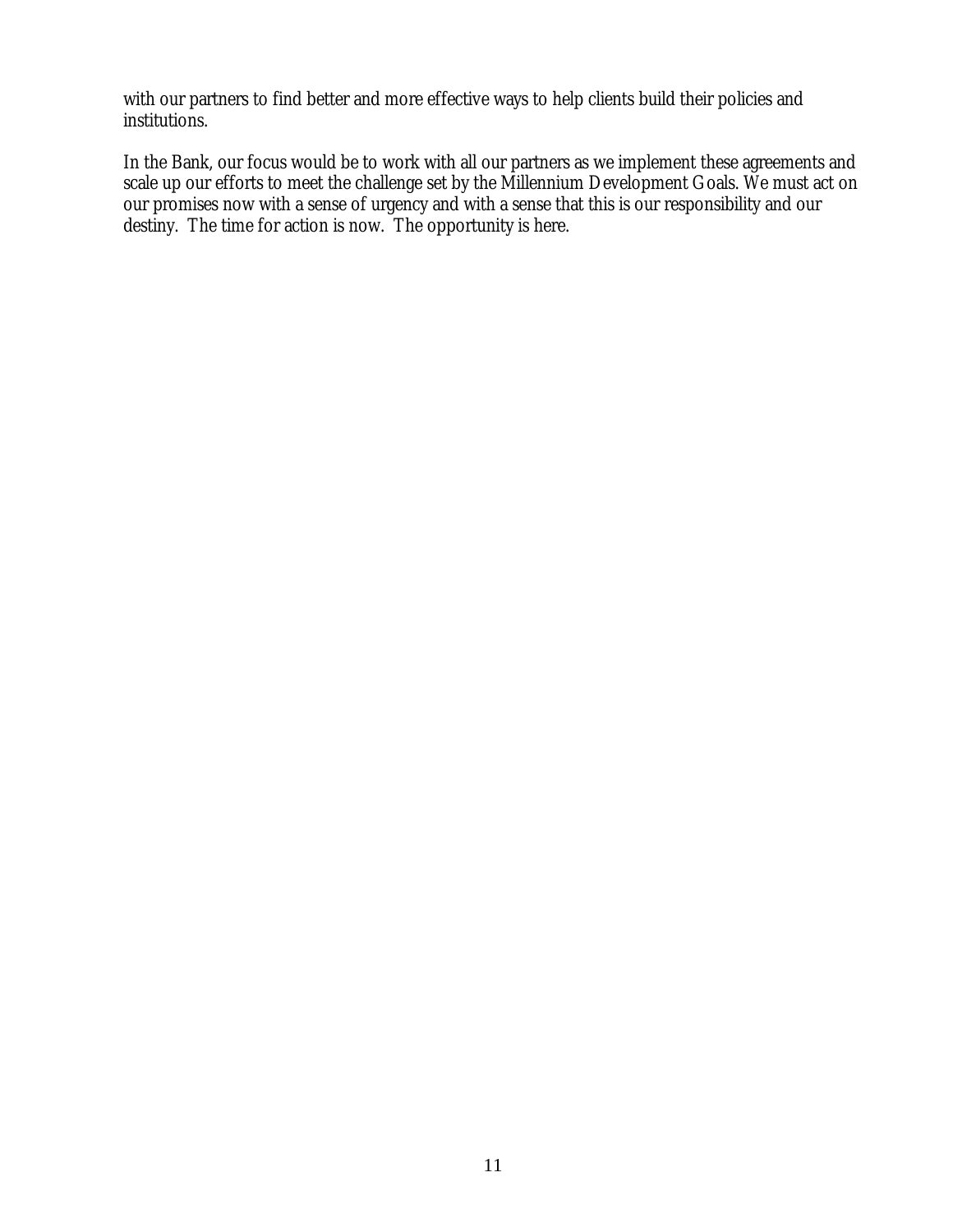# **ANNEX A**

# **Progress on the Education For All (EFA) Fast Track Initiative (FTI)**

The five months of FTI implementation have yielded concrete results but also several important lessons.

At **the country level**. FTI has helped catalyze national EFA efforts around EFA, with the direct involvement in several of the countries of the head of state. The indicative framework, in particular, has proved to be a useful instrument to guide policy dialogue on existing national education plans by helping focus the discussion on critical bottlenecks and by providing a framework to sharpen the costing of existing plans. Working in close consultation with partners, all the FTI countries are currently engaged in a process of reviewing their national education programs in the context of the FTI outcome<sup>3</sup> based parameters, identifying key constraints and assessing what it would take to accelerate progress. Twelve of the 18 will have plans revised and costed by end of October. We are encouraged by the boldness of vision emerging from these discussions, the search for strategies to reach difficult to reach pupils and the overall attempt to deal with intractable delivery problems and to "get it right". The Africa and LAC regions have established regional FTI forums for sharing lessons and harmonizing core practices.

At the **technical level,** the FTI has pushed us to sharpen our analysis of what works and to reevaluate our monitoring and evaluation mechanisms. We have begun to put in place measures for gauging progress within relatively short time periods and are in the process of establishing a baseline on financing, delivery, enrolments and outcomes

The experience of collaboration between **donors** supporting the initiative has been mixed. The FTI has unbundled the EFA concept into a set of practical and specific actions around which donors could deliver on their Dakar commitments and constructively debate the development agenda. FTI has promoted intensified collaboration between all the key partners in education and generated a global momentum for education buoyed by support from NGO and civil society groups. Most of the key donors in education are active FTI partners<sup>4</sup>. Several donor consultation meetings have been held (April, May and July) and a major Consultative meeting is planned for end of November. The lively discourse and disagreements that have characterized these consultations, in particular on issues such as the selection of FTI countries and on modalities for evaluating progress, have helped the FTI partners confront and address many development issues that are too often glossed over. Four of the partners (Canada, Germany, UK and UNESCO) have agreed to fund positions in the FTI Secretariat, which is currently housed at the World Bank.

Adequate funding from donors for the FTI has still to be secured. So far only two of the active partners have made specific commitments to provide incremental funding for FTI –Netherlands which has already provided Euro135 million and Germany which committed during the last Development Committee to fund three of the fast track countries. The G-8 Summit endorsed the report of the G8 Education Task Force which in turn highlighted the need for strengthened country

 <sup>3</sup> <sup>3</sup> The parameters (indicative framework) include adequate levels of domestic financing for education, optimal levels of education quality and efficiency, and increased levels of learning achievement and school participation especially for girls.

<sup>4</sup> FTI Partners include UNESCO, UNICEF, Canada, France, Germany, Ireland, Italy, Japan, the Netherlands, Norway, Sweden, the UK, the US and the European Union